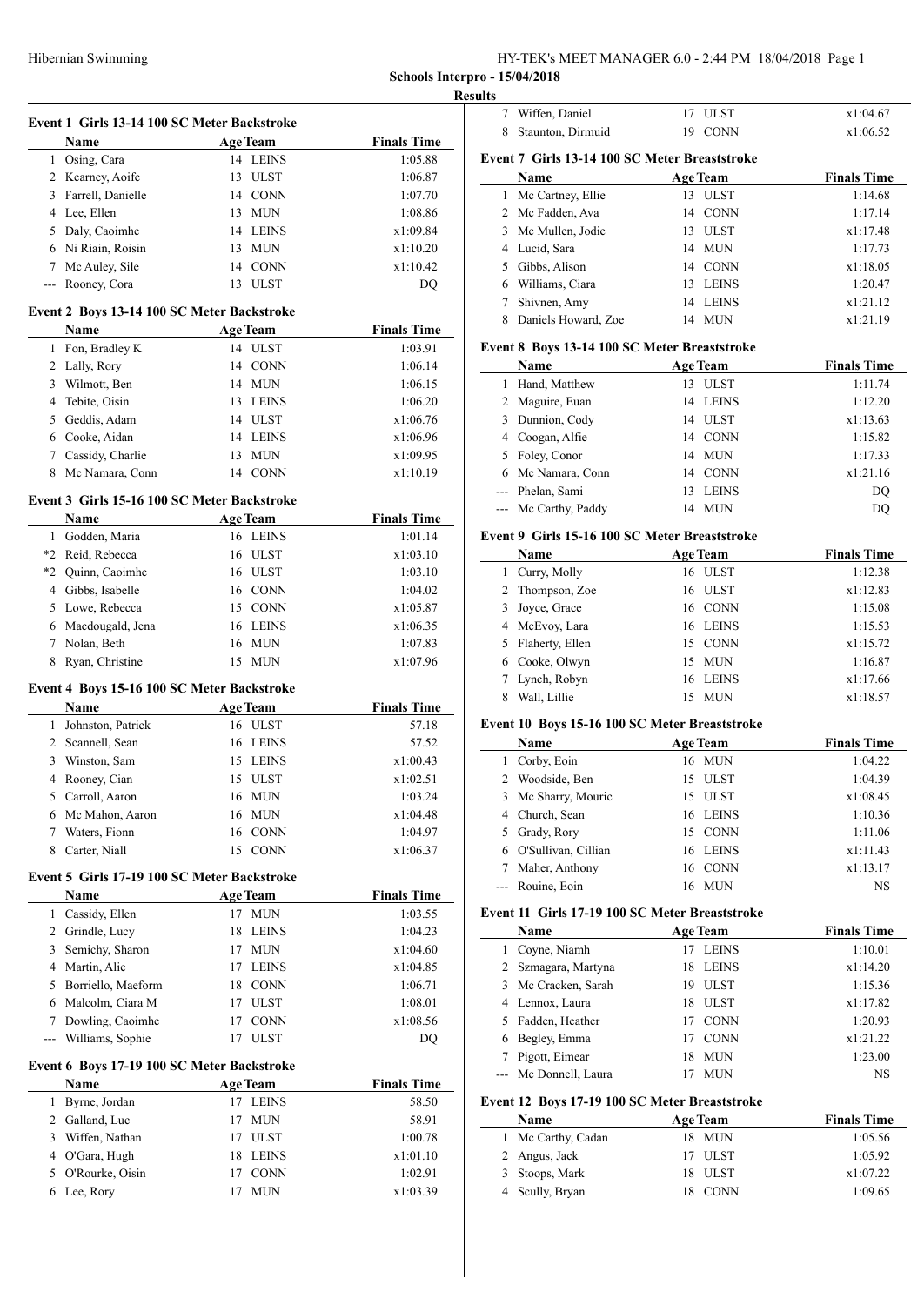HY-TEK's MEET MANAGER 6.0 - 2:44 PM 18/04/2018 Page 2 **Schools Interpro - 15/04/2018**

**Results**

|   |                                             | (Event 12 Boys 17-19 100 SC Meter Breaststroke)   |                    |
|---|---------------------------------------------|---------------------------------------------------|--------------------|
|   | Name                                        | <b>Age Team</b>                                   | <b>Finals Time</b> |
|   | 5 Feenan, Andrew                            | 17 MUN                                            | x1:09.67           |
|   | 6 Carew, Christopher                        | 18 LEINS                                          | 1:10.80            |
|   | 7 O'Rourke, Oisin                           | 17 CONN                                           | x1:12.12           |
|   | --- Vedernikovs, Nikita                     | 17 LEINS                                          | DQ                 |
|   | Event 13 Girls 400 SC Meter Freestyle       |                                                   |                    |
|   | Name                                        | <b>Age Team</b>                                   | <b>Finals Time</b> |
|   | 1 Catterson, Victoria                       | 17 ULST                                           | 4:26.24            |
|   | 2 Daly, Edel                                | LEINS<br>15                                       | 4:26.66            |
|   | 3 Lowe, Rebecca                             | 15 CONN                                           | 4:30.72            |
|   | 4 Walshe, Ellen                             | 16 LEINS                                          | x4:33.44           |
|   | 5 Leahy, Aoife                              | 16 CONN                                           | x4:34.04           |
|   | 6 Cassidy, Ellen                            | 17 MUN                                            | 4:35.64            |
|   | --- Hickey, Shona                           | 19 MUN                                            | NS                 |
|   | --- Knox, Julia                             | 15 ULST                                           | NS                 |
|   | <b>Event 14 Boys 400 SC Meter Freestyle</b> |                                                   |                    |
|   | Name                                        | <b>Age Team</b>                                   | <b>Finals Time</b> |
|   | 1 Mc Geever, Finn                           | 17 MUN                                            | 3:57.35            |
|   | 2 Wiffen, Daniel                            | 17 ULST                                           | 3:58.93            |
| 3 | Turner, Nathan                              | 18 LEINS                                          | 4:04.37            |
|   | 4 Byrne, Jordan                             | LEINS<br>17                                       | x4:06.35           |
|   | 5 Fleming, Jack                             | 17<br>ULST                                        | x4:08.09           |
| 6 | Morris, Jayke                               | 18 CONN                                           | 4:34.88            |
| 7 | Fortune, Joshua                             | 17 CONN                                           | x4:35.99           |
|   |                                             |                                                   |                    |
|   | <b>Team</b>                                 | Event 15 Girls 13-14 200 SC Meter Freestyle Relay |                    |
|   |                                             | <b>Relay</b>                                      | <b>Finals Time</b> |
|   | 1 LEINS                                     | A                                                 | 1:50.89            |
|   | 2 ULST                                      | A                                                 | 1:52.98            |
|   | 3 MUN                                       | A                                                 | 1:54.75            |
|   | 4 CONN                                      | A                                                 | 2:00.40            |
|   | --- CONN                                    | B                                                 | NS.                |
|   | --- ULST                                    | B                                                 | NS                 |
|   |                                             | Event 16 Boys 13-14 200 SC Meter Freestyle Relay  |                    |
|   | Team                                        | <b>Relay</b>                                      | <b>Finals Time</b> |
|   | 1 LEINS                                     | A                                                 | 1:45.65            |
| 2 | ULST                                        | А                                                 | 1:46.92            |
| 3 | <b>MUN</b>                                  | A                                                 | 1:47.18            |
|   | 4 CONN                                      | A                                                 | 1:48.96            |
|   | 5 ULST                                      | B                                                 | x1:52.21           |
|   | <b>CONN</b>                                 | B                                                 | NS.                |
|   |                                             | Event 17 Girls 15-16 200 SC Meter Freestyle Relay |                    |
|   | <b>Team</b>                                 | <b>Relay</b>                                      | <b>Finals Time</b> |
|   | 1 LEINS                                     | A                                                 | 1:47.36            |
|   | 2 ULST                                      | A                                                 | 1:48.11            |
|   |                                             | A                                                 | 1:50.45            |
|   |                                             |                                                   |                    |
|   | 3 CONN                                      |                                                   |                    |
|   | 4 MUN                                       | A                                                 | 1:53.59            |
|   | 5 ULST                                      | B                                                 | x1:57.67           |
|   | <b>CONN</b>                                 | B                                                 | NS                 |
|   |                                             | Event 18 Boys 15-16 200 SC Meter Freestyle Relay  |                    |
|   | <b>Team</b>                                 | <b>Relay</b>                                      | <b>Finals Time</b> |
|   | <b>ULST</b>                                 | A                                                 | 1:36.82            |
| 1 | 2 LEINS                                     | A                                                 | 1:38.49            |
| 3 | <b>MUN</b>                                  | A                                                 | 1:42.27            |
|   | 4 CONN                                      | A                                                 | 1:44.88            |
|   | 5 CONN<br><b>ULST</b>                       | B                                                 | x1:50.79           |

| Event 19 Girls 17-19 200 SC Meter Freestyle Relay |             |       |                    |  |  |
|---------------------------------------------------|-------------|-------|--------------------|--|--|
|                                                   | Team        | Relay | <b>Finals Time</b> |  |  |
|                                                   | <b>MUN</b>  | А     | 1:51.56            |  |  |
|                                                   | 2 ULST      | A     | 1:51.70            |  |  |
| 3                                                 | <b>CONN</b> | А     | 1:51.72            |  |  |
| 4                                                 | LEINS       | A     | 1:54.04            |  |  |
|                                                   | <b>ULST</b> | R     | x1:55.71           |  |  |
|                                                   | <b>CONN</b> | R     | NS                 |  |  |

### **Event 20 Boys 17-19 200 SC Meter Freestyle Relay**

| Team        | Relay | <b>Finals Time</b> |
|-------------|-------|--------------------|
| <b>CONN</b> | А     | 1:35.52            |
| 2 ULST      | A     | 1:36.73            |
| 3 LEINS     | A     | 1:37.06            |
| 4 MUN       | A     | 1:39.12            |
| 5 ULST      | B     | x1:42.69           |
| 6 CONN      | в     | x1:48.97           |
|             |       |                    |

# **Event 21 Girls 13-14 200 SC Meter IM**

|   | <b>Name</b>           |    | <b>Age Team</b> | <b>Finals Time</b> |
|---|-----------------------|----|-----------------|--------------------|
|   | Osing, Cara           |    | 14 LEINS        | 2:26.82            |
|   | Gibbs, Alison         | 14 | <b>CONN</b>     | 2:30.83            |
|   | Daly, Caoimhe         | 14 | <b>LEINS</b>    | x2:32.56           |
|   | Baker, Jodie          | 14 | - MUN           | 2:33.91            |
| 5 | Barr, Tarryn          | 13 | <b>ULST</b>     | 2:34.21            |
|   | Carroll, Ella         | 13 | <b>MUN</b>      | x2:42.46           |
|   | --- Mc Cartney, Ellie | 13 | <b>ULST</b>     | DO                 |
|   | --- Dolan, Ruth       | 14 | <b>CONN</b>     | <b>NS</b>          |
|   |                       |    |                 |                    |

#### **Event 22 Boys 13-14 200 SC Meter IM**

|    | <b>Name</b>       |    | <b>Age Team</b> | <b>Finals Time</b> |
|----|-------------------|----|-----------------|--------------------|
|    | Fon, Bradley K    | 14 | <b>ULST</b>     | 2:21.54            |
| 2  | Wilson, Adam      |    | 14 ULST         | x2:22.65           |
| 3  | Maguire, Euan     |    | 14 LEINS        | 2:23.61            |
|    | 4 Kilcoyne, Ronan | 13 | <b>CONN</b>     | 2:27.54            |
|    | 5 Cooke, Aidan    | 14 | <b>LEINS</b>    | x2:28.44           |
| 6. | Coogan, Alfie     | 14 | <b>CONN</b>     | x2:29.23           |
|    | Cassidy, Charlie  | 13 | <b>MUN</b>      | 2:31.85            |
| 8  | Mc Carthy, Paddy  | 14 | MUN             | x2:32.03           |

### **Event 23 Girls 15-16 200 SC Meter IM**

| Name                  | <b>Age Team</b> | <b>Finals Time</b> |
|-----------------------|-----------------|--------------------|
| Knox, Julia           | 15 ULST         | 2:16.96            |
| 2 Reid, Rebecca       | 16 ULST         | x2:23.22           |
| Walshe, Ellen         | 16 LEINS        | 2:24.61            |
| 4 Trait, Naomi        | 15 LEINS        | x2:25.39           |
| Flaherty, Ellen<br>5. | 15 CONN         | 2:26.36            |
| 6 Lynch, Drew         | 15 MUN          | 2:32.51            |
| Nolan, Beth           | 16 MUN          | x2:36.15           |
| Joyce, Grace          | 16 CONN         | x2:41.07           |

#### **Event 24 Boys 15-16 200 SC Meter IM**

|   | Name              | <b>Age Team</b> | <b>Finals Time</b> |
|---|-------------------|-----------------|--------------------|
|   | Corby, Eoin       | 16 MUN          | 2:11.29            |
|   | 2 Uprichard, Tom  | 16 ULST         | 2:12.06            |
| 3 | Gardiner, Matthew | 16 LEINS        | 2:12.07            |
|   | 4 Kearney, Cathal | 16 ULST         | x2:12.57           |
|   | 5 Rennick, Sam    | 15 CONN         | 2:16.80            |
|   | Winston, Sam      | 15 LEINS        | x2:19.45           |
|   | Mc Mahon, Aaron   | 16 MUN          | x2:25.16           |
|   | Ryan, Seadhna     | 16 CONN         | x2:43.34           |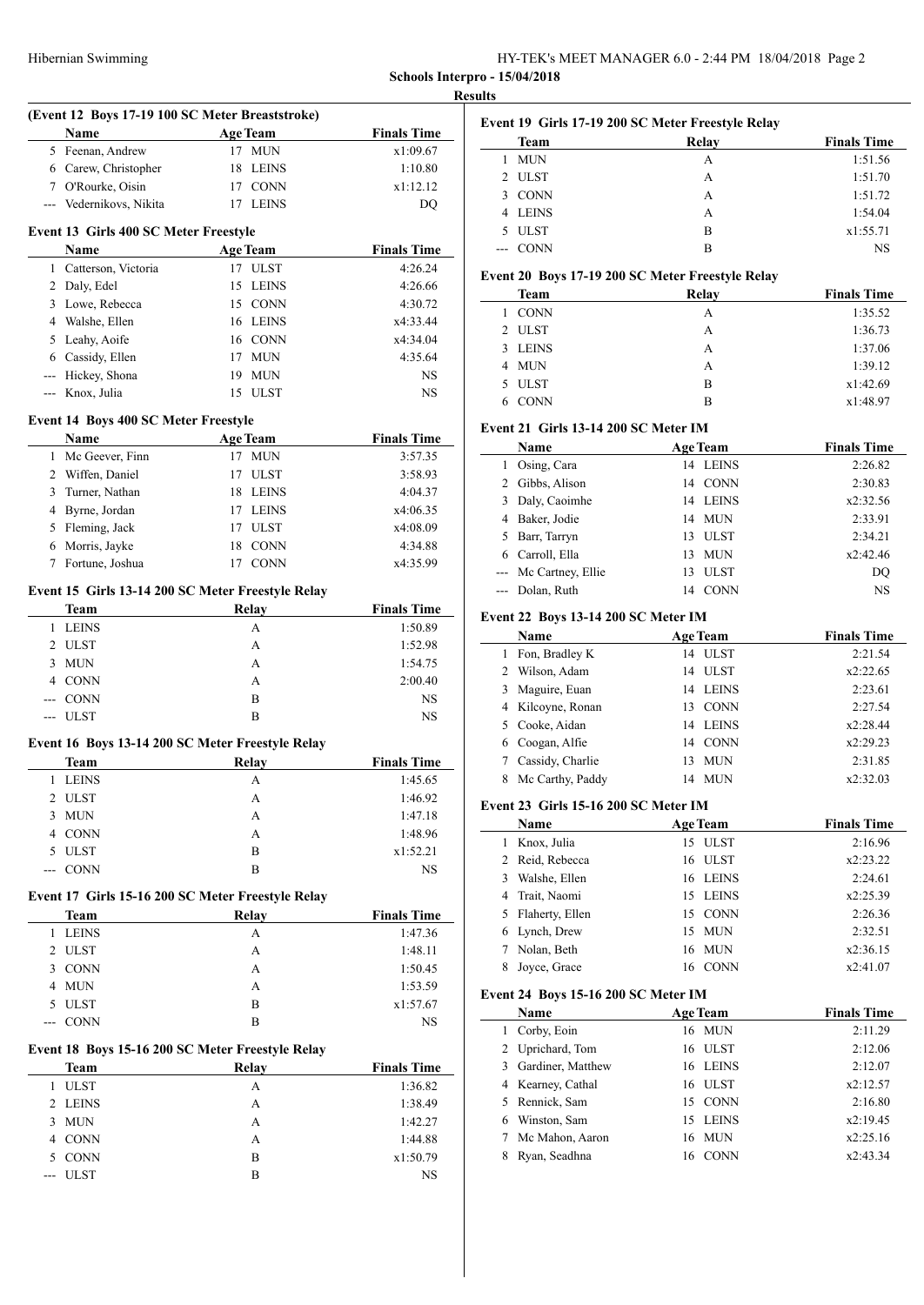HY-TEK's MEET MANAGER 6.0 - 2:44 PM 18/04/2018 Page 3

**Schools Interpro - 15/04/2018 Results**

|                | Event 25 Girls 17-19 200 SC Meter IM                |                                   |                      |
|----------------|-----------------------------------------------------|-----------------------------------|----------------------|
|                | Name                                                | <b>Age Team</b>                   | <b>Finals Time</b>   |
|                | 1 Catterson, Victoria                               | 17 ULST                           | 2:24.30              |
|                | 2 Egan, Caoimhe                                     | 17<br>LEINS                       | 2:27.03              |
|                | 3 Szmagara, Martyna                                 | 18 LEINS                          | x2:31.65             |
|                | 4 Mc Cracken, Sarah                                 | 19 ULST                           | x2:33.19             |
|                | 5 Dowling, Caoimhe                                  | 17 CONN                           | 2:37.49              |
|                | 6 Pigott, Eimear                                    | <b>MUN</b><br>18                  | 2:38.59              |
| $\tau$         | Johnson, Rachel                                     | 17<br><b>CONN</b>                 | x2:38.74             |
|                | 8 Lamb, Cara                                        | 17 MUN                            | x2:40.11             |
|                | Event 26 Boys 17-19 200 SC Meter IM                 |                                   |                      |
|                | Name                                                | <b>Age Team</b>                   | <b>Finals Time</b>   |
|                | 1 Mc Carthy, Cadan                                  | 18 MUN                            | 2:07.67              |
|                | 2 Allison, Jamie                                    | 17<br>ULST                        | 2:11.18              |
|                | 3 O'Keeffe-Tighe, Cian                              | 18<br><b>LEINS</b>                | 2:11.53              |
| $\overline{4}$ | Turner, Nathan                                      | <b>LEINS</b><br>18                | x2:11.91             |
| 5              | Angus, Jack                                         | 17 ULST                           | x2:18.16             |
|                | 6 Galland, Luc                                      | 17<br><b>MUN</b>                  | x2:20.22             |
|                | 7 Staunton, William                                 | 17 CONN                           | 2:30.21              |
| 8              | MC Auley, Ian                                       | 17 CONN                           | x2:31.43             |
|                | Event 27 Girls 13-14 100 SC Meter Butterfly         |                                   |                      |
|                | Name                                                | <b>Age Team</b>                   | <b>Finals Time</b>   |
|                | 1 Murray, Aoife                                     | 14 LEINS                          | 1:05.93              |
|                | 2 Mc Kibbin, Ellie                                  | 14 ULST                           | 1:06.34              |
| 3              | Daly, Caoimhe                                       | 14 LEINS                          | x1:07.64             |
|                | 4 O'Shea, Hannah                                    | <b>MUN</b><br>13                  | 1:07.88              |
|                | 5 Curran, Kelis                                     | 13 CONN                           | 1:10.38              |
|                | 6 Gardiner, Ciara                                   | <b>MUN</b><br>13                  | x1:10.93             |
| 7              | Cullen, Charlotte                                   | 13<br><b>ULST</b>                 | x1:11.27             |
| 8              | Lowe, Erika                                         | 13<br><b>CONN</b>                 | x1:17.07             |
|                | Event 28 Boys 13-14 100 SC Meter Butterfly          |                                   |                      |
|                | Name                                                | <b>Age Team</b>                   | <b>Finals Time</b>   |
|                | 1 Higgins, Paul                                     | 14 MUN                            | 59.02                |
|                | 2 O'Sullivan, Tom                                   | 14 CONN                           | 1:03.36              |
| 3              | Lynch, Darragh                                      | 14 LEINS                          | 1:04.72              |
| $\overline{4}$ | Hand, Matthew                                       | 13 ULST                           | 1:06.29              |
|                | 5 Randles, Oscar                                    | 13 LEINS                          | x1:06.97             |
|                | 6 O'Connor, Zac                                     | 13<br><b>MUN</b>                  | x1:07.13             |
| 7              |                                                     |                                   |                      |
|                |                                                     | 14                                |                      |
| 8              | Allen, Dominic<br>Kilcoyne, Ronan                   | <b>ULST</b><br><b>CONN</b><br>13  | x1:08.40<br>x1:10.04 |
|                |                                                     |                                   |                      |
|                | Event 29 Girls 15-16 100 SC Meter Butterfly<br>Name |                                   |                      |
| 1              |                                                     | <b>Age Team</b>                   | <b>Finals Time</b>   |
|                | Walshe, Ellen                                       | 16 LEINS<br>15 ULST               | 1:02.78              |
| 3              | 2 Knox, Julia<br>Mc Crea, Alex                      | 16 ULST                           | 1:05.03<br>x1:05.33  |
|                | 4 Lynch, Robyn                                      | 16 LEINS                          | x1:05.93             |
|                | 5 Bates, Aoife                                      | 15 CONN                           | 1:05.99              |
|                | 6 Loftus, Zara                                      | 16 CONN                           | x1:08.67             |
| 7              | Feenan, Anna                                        | 15<br><b>MUN</b>                  | 1:11.07              |
| 8              | Gore, Aoife                                         | 15<br><b>MUN</b>                  | x1:13.84             |
|                |                                                     |                                   |                      |
|                | Event 30 Boys 15-16 100 SC Meter Butterfly          |                                   |                      |
|                | Name                                                | <b>Age Team</b>                   | <b>Finals Time</b>   |
| 1              | O'Connor, Jeremy                                    | 16 MUN                            | 57.69                |
| 2<br>3         | Murtagh, Ethan                                      | <b>LEINS</b><br>16<br>16          | 57.89                |
|                | Johnston, Patrick                                   | ULST<br>16                        | 58.07                |
| 5              | 4 McLelland-Maher, Alex<br>Rennick, Sam             | <b>LEINS</b><br><b>CONN</b><br>15 | x58.54               |
| 6              | Carroll, Aaron                                      | <b>MUN</b><br>16                  | 1:00.55<br>x1:02.61  |

| Rafferty, Shea J | 16 ULST                                                                                                                                                                                                                                                                                                                                                                                                                                                                                                                                                                                                                                                                                                                                                                                                 | DQ                                                                                                                                                                                                                                                                                                                                                                                                                                                                                                                                                                                                                                                                                                                                                                                                                                                   |
|------------------|---------------------------------------------------------------------------------------------------------------------------------------------------------------------------------------------------------------------------------------------------------------------------------------------------------------------------------------------------------------------------------------------------------------------------------------------------------------------------------------------------------------------------------------------------------------------------------------------------------------------------------------------------------------------------------------------------------------------------------------------------------------------------------------------------------|------------------------------------------------------------------------------------------------------------------------------------------------------------------------------------------------------------------------------------------------------------------------------------------------------------------------------------------------------------------------------------------------------------------------------------------------------------------------------------------------------------------------------------------------------------------------------------------------------------------------------------------------------------------------------------------------------------------------------------------------------------------------------------------------------------------------------------------------------|
|                  |                                                                                                                                                                                                                                                                                                                                                                                                                                                                                                                                                                                                                                                                                                                                                                                                         |                                                                                                                                                                                                                                                                                                                                                                                                                                                                                                                                                                                                                                                                                                                                                                                                                                                      |
| Name             | <b>Age Team</b>                                                                                                                                                                                                                                                                                                                                                                                                                                                                                                                                                                                                                                                                                                                                                                                         | <b>Finals Time</b>                                                                                                                                                                                                                                                                                                                                                                                                                                                                                                                                                                                                                                                                                                                                                                                                                                   |
| Semichy, Sharon  |                                                                                                                                                                                                                                                                                                                                                                                                                                                                                                                                                                                                                                                                                                                                                                                                         | 1:05.98                                                                                                                                                                                                                                                                                                                                                                                                                                                                                                                                                                                                                                                                                                                                                                                                                                              |
|                  | 18<br><b>ULST</b>                                                                                                                                                                                                                                                                                                                                                                                                                                                                                                                                                                                                                                                                                                                                                                                       | 1:07.86                                                                                                                                                                                                                                                                                                                                                                                                                                                                                                                                                                                                                                                                                                                                                                                                                                              |
|                  |                                                                                                                                                                                                                                                                                                                                                                                                                                                                                                                                                                                                                                                                                                                                                                                                         | 1:09.25                                                                                                                                                                                                                                                                                                                                                                                                                                                                                                                                                                                                                                                                                                                                                                                                                                              |
|                  |                                                                                                                                                                                                                                                                                                                                                                                                                                                                                                                                                                                                                                                                                                                                                                                                         | 1:09.25                                                                                                                                                                                                                                                                                                                                                                                                                                                                                                                                                                                                                                                                                                                                                                                                                                              |
|                  |                                                                                                                                                                                                                                                                                                                                                                                                                                                                                                                                                                                                                                                                                                                                                                                                         | x1:10.92                                                                                                                                                                                                                                                                                                                                                                                                                                                                                                                                                                                                                                                                                                                                                                                                                                             |
|                  | 17<br><b>MUN</b>                                                                                                                                                                                                                                                                                                                                                                                                                                                                                                                                                                                                                                                                                                                                                                                        | x1:11.65                                                                                                                                                                                                                                                                                                                                                                                                                                                                                                                                                                                                                                                                                                                                                                                                                                             |
|                  | 17 CONN                                                                                                                                                                                                                                                                                                                                                                                                                                                                                                                                                                                                                                                                                                                                                                                                 | x1:11.89                                                                                                                                                                                                                                                                                                                                                                                                                                                                                                                                                                                                                                                                                                                                                                                                                                             |
|                  | 17 ULST                                                                                                                                                                                                                                                                                                                                                                                                                                                                                                                                                                                                                                                                                                                                                                                                 | NS                                                                                                                                                                                                                                                                                                                                                                                                                                                                                                                                                                                                                                                                                                                                                                                                                                                   |
|                  |                                                                                                                                                                                                                                                                                                                                                                                                                                                                                                                                                                                                                                                                                                                                                                                                         |                                                                                                                                                                                                                                                                                                                                                                                                                                                                                                                                                                                                                                                                                                                                                                                                                                                      |
|                  |                                                                                                                                                                                                                                                                                                                                                                                                                                                                                                                                                                                                                                                                                                                                                                                                         | <b>Finals Time</b>                                                                                                                                                                                                                                                                                                                                                                                                                                                                                                                                                                                                                                                                                                                                                                                                                                   |
|                  |                                                                                                                                                                                                                                                                                                                                                                                                                                                                                                                                                                                                                                                                                                                                                                                                         | 55.98                                                                                                                                                                                                                                                                                                                                                                                                                                                                                                                                                                                                                                                                                                                                                                                                                                                |
|                  |                                                                                                                                                                                                                                                                                                                                                                                                                                                                                                                                                                                                                                                                                                                                                                                                         | 56.55                                                                                                                                                                                                                                                                                                                                                                                                                                                                                                                                                                                                                                                                                                                                                                                                                                                |
|                  |                                                                                                                                                                                                                                                                                                                                                                                                                                                                                                                                                                                                                                                                                                                                                                                                         | 58.06                                                                                                                                                                                                                                                                                                                                                                                                                                                                                                                                                                                                                                                                                                                                                                                                                                                |
|                  |                                                                                                                                                                                                                                                                                                                                                                                                                                                                                                                                                                                                                                                                                                                                                                                                         | x58.49                                                                                                                                                                                                                                                                                                                                                                                                                                                                                                                                                                                                                                                                                                                                                                                                                                               |
|                  | 17                                                                                                                                                                                                                                                                                                                                                                                                                                                                                                                                                                                                                                                                                                                                                                                                      | 58.59                                                                                                                                                                                                                                                                                                                                                                                                                                                                                                                                                                                                                                                                                                                                                                                                                                                |
|                  |                                                                                                                                                                                                                                                                                                                                                                                                                                                                                                                                                                                                                                                                                                                                                                                                         | x1:01.30                                                                                                                                                                                                                                                                                                                                                                                                                                                                                                                                                                                                                                                                                                                                                                                                                                             |
|                  |                                                                                                                                                                                                                                                                                                                                                                                                                                                                                                                                                                                                                                                                                                                                                                                                         | x1:02.07                                                                                                                                                                                                                                                                                                                                                                                                                                                                                                                                                                                                                                                                                                                                                                                                                                             |
|                  | 17<br><b>MUN</b>                                                                                                                                                                                                                                                                                                                                                                                                                                                                                                                                                                                                                                                                                                                                                                                        | x1:04.14                                                                                                                                                                                                                                                                                                                                                                                                                                                                                                                                                                                                                                                                                                                                                                                                                                             |
|                  |                                                                                                                                                                                                                                                                                                                                                                                                                                                                                                                                                                                                                                                                                                                                                                                                         |                                                                                                                                                                                                                                                                                                                                                                                                                                                                                                                                                                                                                                                                                                                                                                                                                                                      |
|                  |                                                                                                                                                                                                                                                                                                                                                                                                                                                                                                                                                                                                                                                                                                                                                                                                         | <b>Finals Time</b>                                                                                                                                                                                                                                                                                                                                                                                                                                                                                                                                                                                                                                                                                                                                                                                                                                   |
|                  |                                                                                                                                                                                                                                                                                                                                                                                                                                                                                                                                                                                                                                                                                                                                                                                                         | 59.12                                                                                                                                                                                                                                                                                                                                                                                                                                                                                                                                                                                                                                                                                                                                                                                                                                                |
|                  |                                                                                                                                                                                                                                                                                                                                                                                                                                                                                                                                                                                                                                                                                                                                                                                                         | x59.84                                                                                                                                                                                                                                                                                                                                                                                                                                                                                                                                                                                                                                                                                                                                                                                                                                               |
|                  |                                                                                                                                                                                                                                                                                                                                                                                                                                                                                                                                                                                                                                                                                                                                                                                                         | 59.85                                                                                                                                                                                                                                                                                                                                                                                                                                                                                                                                                                                                                                                                                                                                                                                                                                                |
|                  |                                                                                                                                                                                                                                                                                                                                                                                                                                                                                                                                                                                                                                                                                                                                                                                                         | 1:00.34                                                                                                                                                                                                                                                                                                                                                                                                                                                                                                                                                                                                                                                                                                                                                                                                                                              |
|                  |                                                                                                                                                                                                                                                                                                                                                                                                                                                                                                                                                                                                                                                                                                                                                                                                         | 1:00.43                                                                                                                                                                                                                                                                                                                                                                                                                                                                                                                                                                                                                                                                                                                                                                                                                                              |
|                  |                                                                                                                                                                                                                                                                                                                                                                                                                                                                                                                                                                                                                                                                                                                                                                                                         | x1:01.18                                                                                                                                                                                                                                                                                                                                                                                                                                                                                                                                                                                                                                                                                                                                                                                                                                             |
|                  | 14<br><b>MUN</b>                                                                                                                                                                                                                                                                                                                                                                                                                                                                                                                                                                                                                                                                                                                                                                                        | x1:02.88                                                                                                                                                                                                                                                                                                                                                                                                                                                                                                                                                                                                                                                                                                                                                                                                                                             |
|                  | 13<br><b>CONN</b>                                                                                                                                                                                                                                                                                                                                                                                                                                                                                                                                                                                                                                                                                                                                                                                       | x1:06.62                                                                                                                                                                                                                                                                                                                                                                                                                                                                                                                                                                                                                                                                                                                                                                                                                                             |
|                  |                                                                                                                                                                                                                                                                                                                                                                                                                                                                                                                                                                                                                                                                                                                                                                                                         |                                                                                                                                                                                                                                                                                                                                                                                                                                                                                                                                                                                                                                                                                                                                                                                                                                                      |
|                  |                                                                                                                                                                                                                                                                                                                                                                                                                                                                                                                                                                                                                                                                                                                                                                                                         | <b>Finals Time</b>                                                                                                                                                                                                                                                                                                                                                                                                                                                                                                                                                                                                                                                                                                                                                                                                                                   |
|                  |                                                                                                                                                                                                                                                                                                                                                                                                                                                                                                                                                                                                                                                                                                                                                                                                         | 55.14                                                                                                                                                                                                                                                                                                                                                                                                                                                                                                                                                                                                                                                                                                                                                                                                                                                |
|                  |                                                                                                                                                                                                                                                                                                                                                                                                                                                                                                                                                                                                                                                                                                                                                                                                         | 57.38                                                                                                                                                                                                                                                                                                                                                                                                                                                                                                                                                                                                                                                                                                                                                                                                                                                |
|                  |                                                                                                                                                                                                                                                                                                                                                                                                                                                                                                                                                                                                                                                                                                                                                                                                         | x58.03                                                                                                                                                                                                                                                                                                                                                                                                                                                                                                                                                                                                                                                                                                                                                                                                                                               |
|                  |                                                                                                                                                                                                                                                                                                                                                                                                                                                                                                                                                                                                                                                                                                                                                                                                         | 58.11                                                                                                                                                                                                                                                                                                                                                                                                                                                                                                                                                                                                                                                                                                                                                                                                                                                |
|                  |                                                                                                                                                                                                                                                                                                                                                                                                                                                                                                                                                                                                                                                                                                                                                                                                         | x59.55                                                                                                                                                                                                                                                                                                                                                                                                                                                                                                                                                                                                                                                                                                                                                                                                                                               |
|                  |                                                                                                                                                                                                                                                                                                                                                                                                                                                                                                                                                                                                                                                                                                                                                                                                         | x59.72                                                                                                                                                                                                                                                                                                                                                                                                                                                                                                                                                                                                                                                                                                                                                                                                                                               |
|                  | 14                                                                                                                                                                                                                                                                                                                                                                                                                                                                                                                                                                                                                                                                                                                                                                                                      | 1:00.87                                                                                                                                                                                                                                                                                                                                                                                                                                                                                                                                                                                                                                                                                                                                                                                                                                              |
|                  | 14 CONN                                                                                                                                                                                                                                                                                                                                                                                                                                                                                                                                                                                                                                                                                                                                                                                                 | x1:01.46                                                                                                                                                                                                                                                                                                                                                                                                                                                                                                                                                                                                                                                                                                                                                                                                                                             |
|                  |                                                                                                                                                                                                                                                                                                                                                                                                                                                                                                                                                                                                                                                                                                                                                                                                         |                                                                                                                                                                                                                                                                                                                                                                                                                                                                                                                                                                                                                                                                                                                                                                                                                                                      |
|                  |                                                                                                                                                                                                                                                                                                                                                                                                                                                                                                                                                                                                                                                                                                                                                                                                         | <b>Finals Time</b>                                                                                                                                                                                                                                                                                                                                                                                                                                                                                                                                                                                                                                                                                                                                                                                                                                   |
|                  |                                                                                                                                                                                                                                                                                                                                                                                                                                                                                                                                                                                                                                                                                                                                                                                                         | 57.41                                                                                                                                                                                                                                                                                                                                                                                                                                                                                                                                                                                                                                                                                                                                                                                                                                                |
|                  |                                                                                                                                                                                                                                                                                                                                                                                                                                                                                                                                                                                                                                                                                                                                                                                                         | x58.61                                                                                                                                                                                                                                                                                                                                                                                                                                                                                                                                                                                                                                                                                                                                                                                                                                               |
|                  |                                                                                                                                                                                                                                                                                                                                                                                                                                                                                                                                                                                                                                                                                                                                                                                                         | 59.13                                                                                                                                                                                                                                                                                                                                                                                                                                                                                                                                                                                                                                                                                                                                                                                                                                                |
|                  |                                                                                                                                                                                                                                                                                                                                                                                                                                                                                                                                                                                                                                                                                                                                                                                                         | 59.94                                                                                                                                                                                                                                                                                                                                                                                                                                                                                                                                                                                                                                                                                                                                                                                                                                                |
| Lowe, Rebecca    | 15<br>CONN                                                                                                                                                                                                                                                                                                                                                                                                                                                                                                                                                                                                                                                                                                                                                                                              | x1:01.13                                                                                                                                                                                                                                                                                                                                                                                                                                                                                                                                                                                                                                                                                                                                                                                                                                             |
|                  | 15<br><b>MUN</b>                                                                                                                                                                                                                                                                                                                                                                                                                                                                                                                                                                                                                                                                                                                                                                                        | 1:02.70                                                                                                                                                                                                                                                                                                                                                                                                                                                                                                                                                                                                                                                                                                                                                                                                                                              |
|                  | 16<br><b>MUN</b>                                                                                                                                                                                                                                                                                                                                                                                                                                                                                                                                                                                                                                                                                                                                                                                        | x1:02.98                                                                                                                                                                                                                                                                                                                                                                                                                                                                                                                                                                                                                                                                                                                                                                                                                                             |
|                  |                                                                                                                                                                                                                                                                                                                                                                                                                                                                                                                                                                                                                                                                                                                                                                                                         |                                                                                                                                                                                                                                                                                                                                                                                                                                                                                                                                                                                                                                                                                                                                                                                                                                                      |
|                  |                                                                                                                                                                                                                                                                                                                                                                                                                                                                                                                                                                                                                                                                                                                                                                                                         | <b>Finals Time</b>                                                                                                                                                                                                                                                                                                                                                                                                                                                                                                                                                                                                                                                                                                                                                                                                                                   |
|                  |                                                                                                                                                                                                                                                                                                                                                                                                                                                                                                                                                                                                                                                                                                                                                                                                         | 52.99                                                                                                                                                                                                                                                                                                                                                                                                                                                                                                                                                                                                                                                                                                                                                                                                                                                |
|                  |                                                                                                                                                                                                                                                                                                                                                                                                                                                                                                                                                                                                                                                                                                                                                                                                         | 54.37                                                                                                                                                                                                                                                                                                                                                                                                                                                                                                                                                                                                                                                                                                                                                                                                                                                |
| Winston, Sam     | 15<br><b>LEINS</b>                                                                                                                                                                                                                                                                                                                                                                                                                                                                                                                                                                                                                                                                                                                                                                                      | x54.90                                                                                                                                                                                                                                                                                                                                                                                                                                                                                                                                                                                                                                                                                                                                                                                                                                               |
|                  |                                                                                                                                                                                                                                                                                                                                                                                                                                                                                                                                                                                                                                                                                                                                                                                                         | x54.98                                                                                                                                                                                                                                                                                                                                                                                                                                                                                                                                                                                                                                                                                                                                                                                                                                               |
| Uprichard, Tom   | <b>ULST</b><br>16                                                                                                                                                                                                                                                                                                                                                                                                                                                                                                                                                                                                                                                                                                                                                                                       |                                                                                                                                                                                                                                                                                                                                                                                                                                                                                                                                                                                                                                                                                                                                                                                                                                                      |
| Collins, Daniel  | <b>MUN</b><br>16                                                                                                                                                                                                                                                                                                                                                                                                                                                                                                                                                                                                                                                                                                                                                                                        | 55.42                                                                                                                                                                                                                                                                                                                                                                                                                                                                                                                                                                                                                                                                                                                                                                                                                                                |
|                  | Madigan, Daniel<br>2 Gourley, Sinead<br>*3 Egan, Caoimhe<br>Naughton, Imogen<br>Trait, Aine<br>Lamb, Cara<br>7 MC Loughlin, Stephanie<br>--- Malcolm, Ciara M<br>Name<br>Hewitt, Michael<br>Mc Geever, Finn<br>3 Carey, Andrew<br>4 Powell, Robert<br>Kasparas, Juskus<br>Allison, Jamie<br>7 O'Keeffe-Tighe, Cian<br>Lee, Rory<br>Name<br>1 Osing, Cara<br>2 Bailey, Sadhbh<br>Mc Kibbin, Ellie<br>4 Farrell, Danielle<br>O'Shea, Hannah<br>Rooney, Cora<br>Cullen, Faye<br>Lowe, Erika<br>Name<br>1 Higgins, Paul<br>Cooke, Aidan<br>Tebite, Oisin<br>Fiala, Martin<br>Lynch, Ben J<br>Foley, Conor<br>Carney, Colm<br>O'Sullivan, Tom<br>Name<br>Godden, Maria<br>Stapleton, Cara<br>Mc Crea, Alex<br>Leahy, Aoife<br>Feenan, Anna<br>D'Aughton, Hannah<br>Name<br>Kearney, Cathal<br>Murtagh, Ethan | Event 31 Girls 17-19 100 SC Meter Butterfly<br>17 MUN<br>17<br><b>LEINS</b><br>19 CONN<br>17 LEINS<br>Event 32 Boys 17-19 100 SC Meter Butterfly<br><b>Age Team</b><br>17 ULST<br><b>MUN</b><br>17<br>19 CONN<br><b>CONN</b><br>18<br><b>LEINS</b><br>17 ULST<br>18<br><b>LEINS</b><br>Event 33 Girls 13-14 100 SC Meter Freestyle<br><b>Age Team</b><br>14 LEINS<br>14 LEINS<br>14 ULST<br>14 CONN<br><b>MUN</b><br>13<br>13<br><b>ULST</b><br>Event 34 Boys 13-14 100 SC Meter Freestyle<br><b>Age Team</b><br>14 MUN<br>LEINS<br>14<br>13<br><b>LEINS</b><br>14 ULST<br>14 ULST<br>14<br><b>MUN</b><br><b>CONN</b><br>Event 35 Girls 15-16 100 SC Meter Freestyle<br><b>Age Team</b><br>16 LEINS<br>16<br><b>LEINS</b><br><b>ULST</b><br>16<br>16 CONN<br>Event 36 Boys 15-16 100 SC Meter Freestyle<br><b>Age Team</b><br>16 ULST<br>LEINS<br>16 |